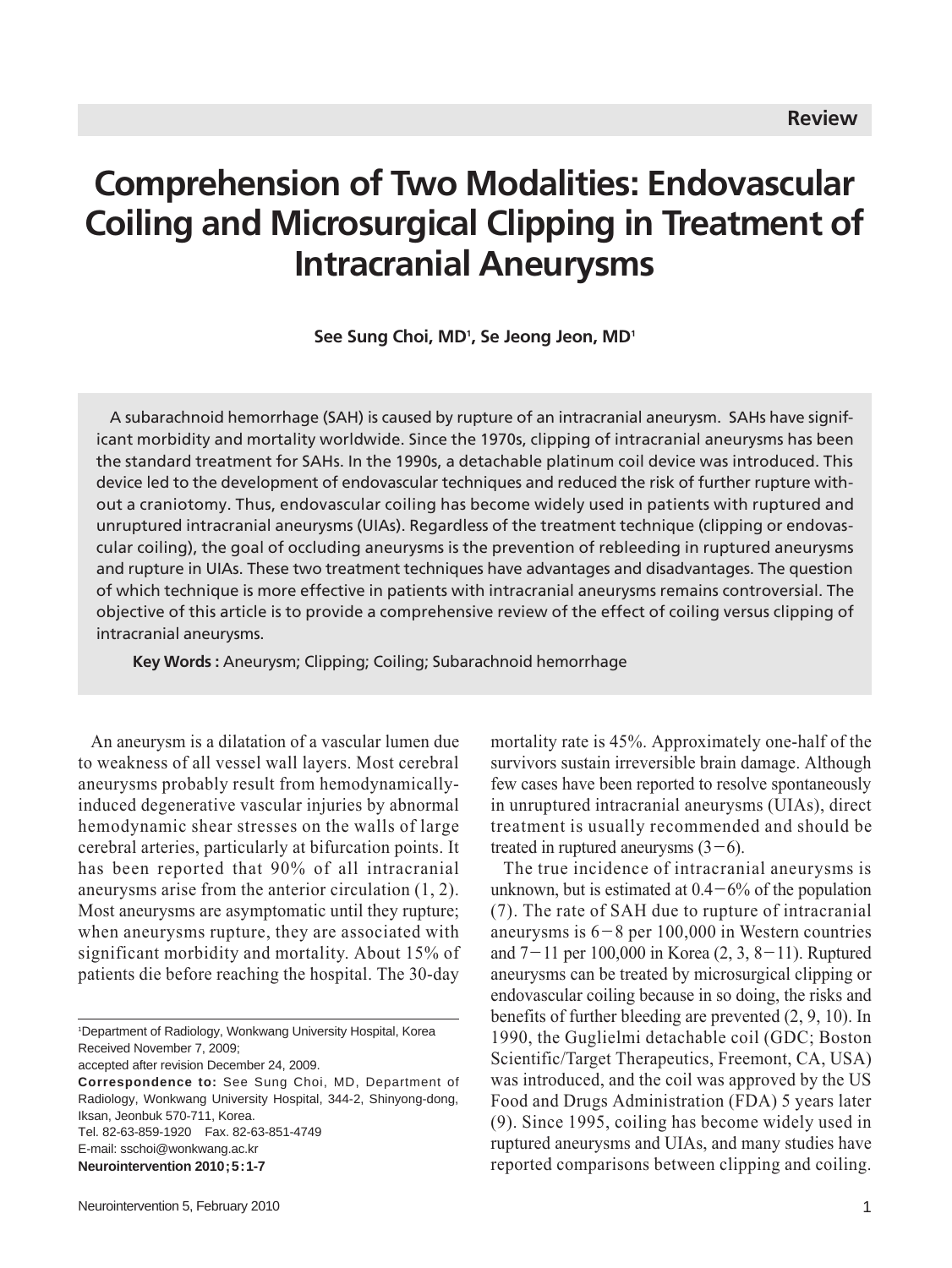The International Subarachnoid Aneurysm Trial (ISAT) was a multicenter prospective randomized trial comparing clipping and coiling in 2002 and 2005. According to the results, the outcome in terms of survival free of disability at 1 year, was significantly better and maintained for up to 7 years with endovascular coiling (10, 12). The results of ISAT have affected the approach to patients with cerebral aneurysms, not only with respect to the treatment mode, but also resource allocation (2). However, the long-term efficacy of these two treatment modalities remains controversial. The purpose of this review based on published results was to understand the two treatment modalities (coiling and clipping) and to clarify which treatment modality will provide the best outcome with the lowest risk for each patient type.

# **Management Philosophy**

Determining a treatment approach to ruptured aneurysms and UIAs is influenced by several factors, such as patient status and aneurysm characteristics (10, 12, 13). The indications for treatment of aneurysms were as follows: 1) all ruptured aneurysms; 2) for UIAs, symptomatic intradural UIAs of all size, coexisting or remaining aneurysms of all sizes in patients with SAH due to another treated aneurysm, young patients with UIAs < 10 mm in size, small aneurysms approaching the 10 mm size, UIAs with daughter sac formation and other unique hemodynamic features, patients with a positive family history of SAH or aneurysms, and asymptomatic aneurysms  $\geq 10$  mm in size (13). The main treatment methods are coiling and clipping; a recently combined approach can lead to better outcomes than a single modality (14, 15). Treatment outcome is assessed by morbidity, mortality, and functional outcome with the use of validated scales (13). Patient age is a strong predictor of surgical outcome, and the size and location of an aneurysm predict both surgical and endovascular outcomes (13, 16, 17). The choice of modality depends upon the risks and benefits of each treatment.

# **Microsurgical Treatment (Clipping)**

Until recently, clipping has been the definitive treatment modality because the rate of complete obliteration of aneurysms is  $82-96.4\%$  (8, 10, 12, 18). Some aneurysms can be managed more safely by clipping, as follows: aneurysms  $> 20$  mm and  $< 2$  mm in size, blister aneurysms, fusiform aneurysms in a

vessel that does not have collaterals, 2 or more critical branches in the aneurysmal neck, critical branches from the sac or fundus of the aneurysm, tortuous intracranial arteries, patients < 40 years of age, and aneurysms located in the middle cerebral artery  $(3, 18-23)$ . Alternatively, clipping is less effective when the patient is elderly, the aneurysm is located in the posterior circulation, and in patients with poor health status on admission (24, 25). Sometimes, aneurysmal remnant or vessel occlusion develops in large aneurysms, in patients with cerebrovascular atherosclerosis, or after multiple attempts to place clips. Also, there is a higher risk of secondary cerebral ischemia and surgical complications, such as intra-operative rupture, major vessel occlusion, cerebral contusion, or intracerebral hematomas (26, 27). The surgical morbidity and mortality have been reported to be  $2.5-17\%$  (27-29).

# **Endovascular Treatment (Coiling)**

Since GDC was introduced, endovascular treatment of intracranial aneurysms has been rapidly undergoing major developments worldwide. This treatment method could avoid craniotomy and is associated with a decreased recovery time. There are some disadvantages to coiling, such as a high rate of incomplete obliteration and recurrence rate, a high risk of rebleeding, increased costs, and the need for angiographic follow-up (3, 29- 31). In the early days of coiling, indications for endovascular treatment were restricted to the surgically "difficult" or inoperable lesions, lesions in the posterior circulation, refusal to undergo surgery, and old age. However, with abundant experience and the development of devices and techniques, the indications for coiling have widened (9, 18, 20). Currently, this treatment has gained wide acceptance as a first treatment option, especially after a large study that compared clipping to coiling showed favorable results (10, 32). Many studies have been reported involving comparisons of efficacy and effectiveness between coiling and clipping. Most of these studies have demonstrated better outcome than surgery, but the long-term efficacy of coiling is not proven.

### **Ruptured Aneurysms**

The prognosis of ruptured aneurysms is poor; about one-half of the patients die due to SAH or to secondary complications, and many survivors need rehabilitation or skilled nursing facility (3, 8, 28, 32). The policy of early aneurysm occlusion has led to progressively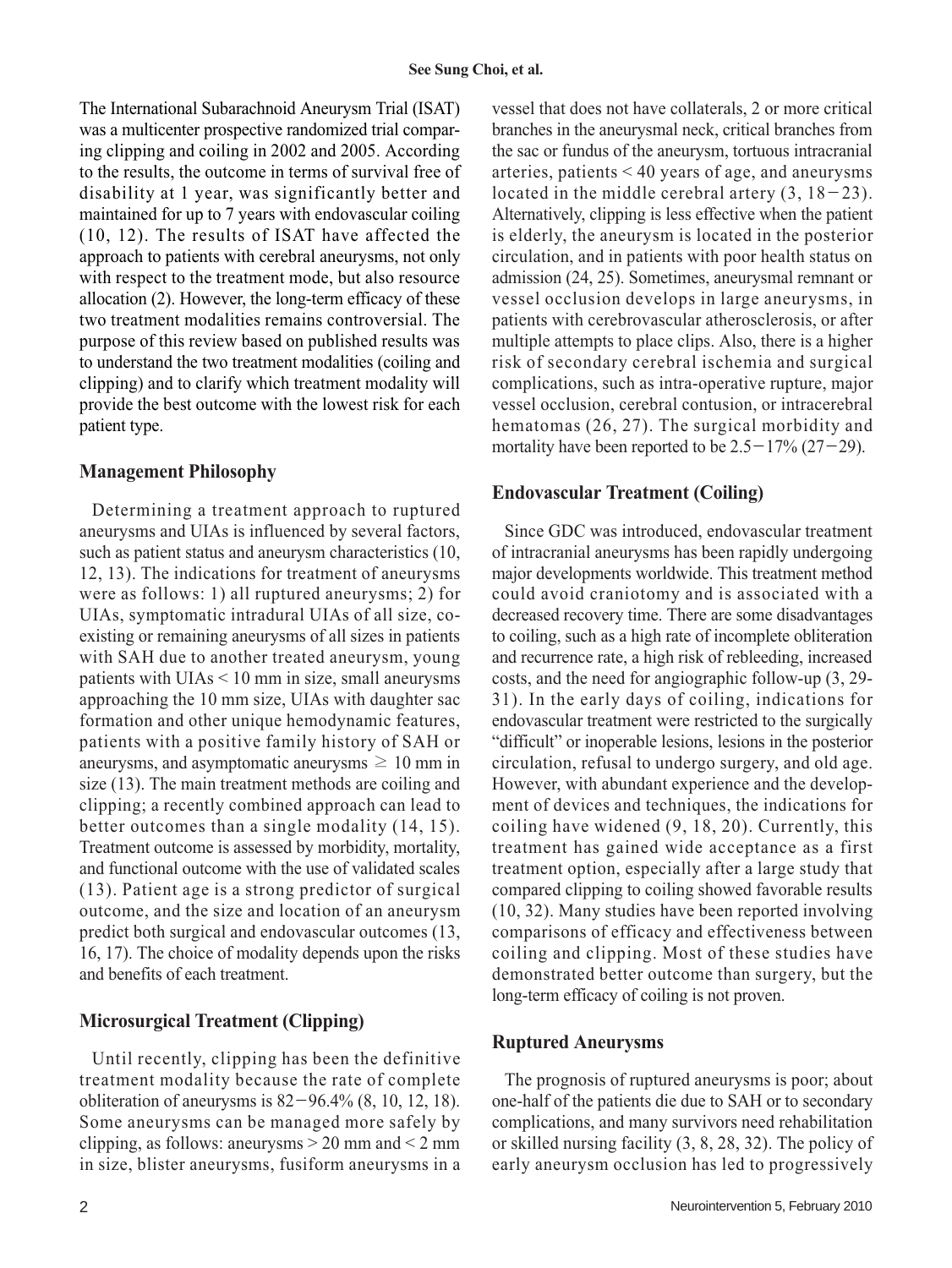lower rates of rebleeding (8, 10). Based on previous reports by advocates of endovascular coiling, coiling is considered to have the same or better efficacy than clipping; however, many biases exist in the reports. Both methods are suitable for treatment of ruptured intracranial aneurysms and there is consensus on this issue. Nevertheless, there is disagreement regarding which method is more favorable.

#### **Vasospasm and Infarction**

Vasospasm and infarction are the major causes of death and disability after SAH (3, 33). The incidence of vasospasm is 70%, and 40% of these patients are symptomatic. Also, vasospasm is significantly more frequent in patients with ruptured aneurysms because it is related to the presence of adherent clots along cerebral arteries, and leads to vasospasm and infarction (3, 8, 12, 27). The risk of infarction is higher in patients with vasospasm and in those with clipping. Infarction and vasospasm more often develop in clipped patients than coiling, but the difference is not significant (8, 12, 27, 34). Vasospasm and infarction develop more frequently in patients with clipping despite early and clear removal of blood in the subarachnoid space by surgery, suggesting that surgical manipulation of the arteries causes local vasospasm that leads to ischemic deficits (3, 8, 27). Vasospasm, treatment modality, and aneurysm rupture are predictors for cerebral infarction, but treatment modality and aneurysm rupture have been shown to have less of an impact (3, 8, 12, 27, 34, 35).

#### **Hydrocephalus**

Hydrocephalus is a well-known sequela of SAH (3, 18). Like vasospasm, the amount and severity of SAH is a predictor of hydrocephalus  $(36-38)$ . Few studies have evaluated the effect of aneurysmal treatment modality on permanent shunting requirements. According to these studies, the incidence ranges from  $6-67\%$  and most of them have reported that coiling is more associated with increased risk than clipping (range of shunt requirement [clipped vs. coiled], 4.4-  $23\%$  vs.  $6-47.1\%$ , respectively; 3, 18, 32). The reason why the rate of hydrocephalus is higher in coiling is that blood or clots are removed by irrigation or evacuation during surgery, but not during intravascular coiling (32).

Many studies have reported that the incomplete occlusion rate of coiling is higher than clipping (rate of incomplete occlusion [clipped vs. coiled],  $0.0-26.3\%$ vs.  $8.3 - 70.4\%$ , respectively) and incomplete occlusion of aneurysms increases the risk of rebleeding. It is not clear how incomplete coil occlusion affects the bleeding rate (3, 10, 12, 18, 25, 28). The main reason for incomplete occlusion was the peri-procedural situation, in that no further coils could be introduced in the aneurysmal sac (25). Aneurysm size is an important factor for coil compaction and reopening over time, but the neck size does not significantly correlate with the occlusion rate (16, 25).

#### **Outcomes**

The trend for coiling of aneurysms has grown. According to two prospective, randomized studies of patients with ruptured aneurysms, better outcomes were noted with coiling than clipping (10, 12). Some case series have noted no difference in the overall clinical outcome between clipping and coiling (33, 39, 40) or better outcome with clipping (35). However, many series have shown better outcomes in patients suitable for coiling than those treated with clipping, with mortality rates of 0.9% vs. 2.5%, respectively (29). Disability was significantly higher in patients with clipping (2, 10, 12).

Global cognitive impairment and the risk of epilepsy were observed in coil and clipping, but no significant difference was observed with regard to quality of life, functional outcome, behavioral deficits, and executive functions (2, 12, 28, 41).

#### **Cost and Hospitalization**

Although an economic cost-benefit analysis of different surgical and endovascular treatments is becoming increasingly important in the current health care environment, these studies are relatively few. Some studies have reported that coiling is more expensive than the cost of clipping without providing the additional benefit of decreased morbidity because there were higher procedure costs and a need for more frequent repeat treatments. The total cost of coiling is higher, but this difference is not statistically significant because the cost is substantially compensated by the shorter length of hospital stay in patients with coiling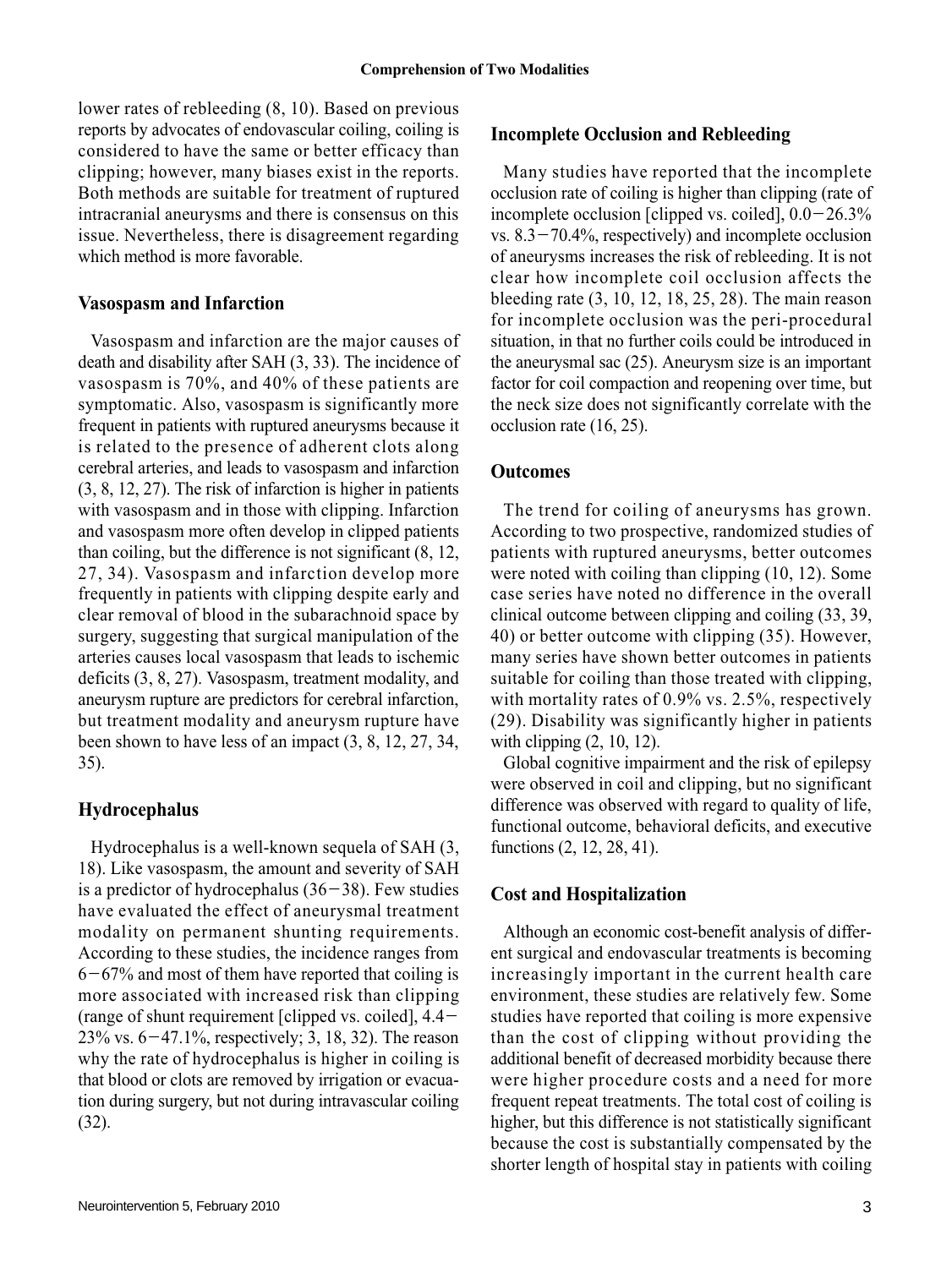than clipping  $(2, 42, 43)$ .

Symptomatic vasospasm, post-treatment independency, and mortality rate had a significantly higher incidence in clipping, but incomplete occlusion and hydrocephalus were higher in coiling. There was no difference in procedural complications between both modalities. The rebleeding rate was higher in coiling, but it was not statistically significant. Most reports have shown that coiling is superior to surgery in clinical outcome (10, 12, 18, 43). Surgery compared with endovascular treatment was associated with a longer hospitalization, but lower costs. There is a summary of the currently reported studies in Table 1.

On the basis of published studies, clipping is more favorable in some situations, as follows: 1) the size of an aneurysm is  $\leq 5$  mm in patients at low risk; 2) the size is > 5 mm in those with low-to-moderate risk; and 3) clipping would be more favorable in young patients. Otherwise, coiling would be more favorable, as follows: 1) the size of aneurysm is  $\leq$  5 mm in patients with moderate risk; 2) apart from aneurysmal size, patients at high risk or old age; and 3) when the aneurysm is located in the posterior circulation or anterior communicating artery  $(2, 24, 41-44)$ .

# **Unruptured Aneurysms**

With the development of imaging techniques, the incidental detection rate of UIAs has increased. The appropriate management of UIAs remains controversial; however, there has been a tendency for treatment because UIAs have a risk of rupture and the prognosis of SAH is poor. Thus, the aim of treatment is not to avoid rebleeding, but preventive repair (9, 13, 16, 17, 19). Various factors have influenced natural history and treatment outcomes: 1) patient factors, such as previous aneurysmal rupture, age, and co-existing medical conditions; 2) aneurysm characteristics, such as size, location, and morphology; and 3) management factors, such as the experience of the surgical or endovascular team and the treating hospital (13). According to previously reported studies, there is a rupture rate of  $0-0.05\%$ /year in patients with aneurysms <10 mm in size,  $1-3\%$ /year in patients with aneurysms  $10-24$ mm in size, and  $6-8\%$  in patients with aneurysms  $\geq$ 25 mm in size. Five-year cumulative rupture rates with aneurysms located in the internal carotid artery, anterior communicating or anterior cerebral artery, or middle cerebral artery were 0%, 2.6%, 14.5%, and 40% for aneurysms < 7 mm,  $7-12$  mm,  $13-24$  mm, and  $\geq$ 25 mm in size, respectively, compared with rates of 2.5%, 14.5%, 18.4%, and 50%, respectively, for the same size categories involving the posterior circulation and posterior communicating artery aneurysms. These rates were often equal to or exceeded by the risks associated with surgical or endovascular repair of comparable lesions (13, 16, 17). Although there is very little direct comparison between coiling and clipping in

**Table 1.** Summary Data of the Publications that compare the Effects of Aneurysm Occlusion Techniques in Ruptured Aneurysms

| AuthorRef.                 | Vasospasm    | Infarction  |             | Disability Hydrocephalus | Cost | Hospitalization Rebleeding |             | Complete      | Outcome   | Procedural    | Mortality   |
|----------------------------|--------------|-------------|-------------|--------------------------|------|----------------------------|-------------|---------------|-----------|---------------|-------------|
| year                       | (clip/coil)  | (clip/coil) | (clip/coil) | (clip/coil)              |      | (expensive) (more long)    | (clip/coil) | obliteration  | (better)  | Complication  | (clip/coil) |
|                            | %            | %           | %           | %                        |      | day                        | %           | (clip/coil) % |           | (clip/coil) % | %           |
| Moleyneux                  |              |             |             |                          |      |                            |             |               |           |               |             |
| et al <sup>10</sup> , 2002 | $\mathsf{n}$ | n           | 28.1/17.9   | n                        | n    | n                          | 3.9/5.3     | $\mathsf{n}$  | Coil      | n             | 8.3/7.5     |
| Hoh et $al^{35}$ ,         |              |             |             |                          |      |                            |             |               |           |               |             |
| 2004                       | <b>NS</b>    | 15/17       | n           | n                        | n    | n                          | n           | n             | Clip      | n             | <b>NS</b>   |
| Moleyneux                  |              |             |             |                          |      |                            |             |               |           |               |             |
| et al <sup>12</sup> , 2005 | n.           | n           | 30.9/23.5   | n                        | n    | <b>NS</b>                  | 3.8/4.8     | $\mathsf{n}$  | Coil      | $\mathsf{n}$  | <b>NS</b>   |
| Taha et al <sup>18</sup> , |              |             |             |                          |      |                            |             |               |           |               |             |
| 2006                       | 45.4/17.4    | n           | n           | 25/20.8                  | n    | n                          | n.          | n             | Coil      | 19.3/14.2     | 9.6/14.6    |
| Varelas                    |              |             |             |                          |      |                            |             |               |           |               |             |
| et al <sup>32</sup> , 2006 | n            | n           | 14.1/8.3    | 44/50                    | n    | <b>NS</b>                  | 10.4/6.4    | $\mathsf{n}$  | n         | n             | <b>NS</b>   |
| Yu et al <sup>43</sup> ,   |              |             |             |                          |      |                            |             |               |           |               |             |
| 2007                       | n            | 9/3.7       | 33.7/21.1   | 4.49/0                   | Coil | <b>NS</b>                  | n           | 95/89         | Coil      | 40/10         | N           |
| Natarajan                  |              |             |             |                          |      |                            |             |               |           |               |             |
| et al <sup>3</sup> , 2008  | 66/52        | 21.6/37.7   | 12.4/11.5   | 14/19                    | n    | n                          | n           | 92.4/77.8     | <b>NS</b> | 4.8/5.8       | 9/16        |
| Zubair Tahir               |              |             |             |                          |      |                            |             |               |           |               |             |
| et al <sup>2</sup> , 2009  | n            | 32/17       | n           | n                        | Coil | 12/7                       | n           | 100/96        | <b>NS</b> | n             | 6/4         |

Ref; reference number, NS; not significant difference, n; no described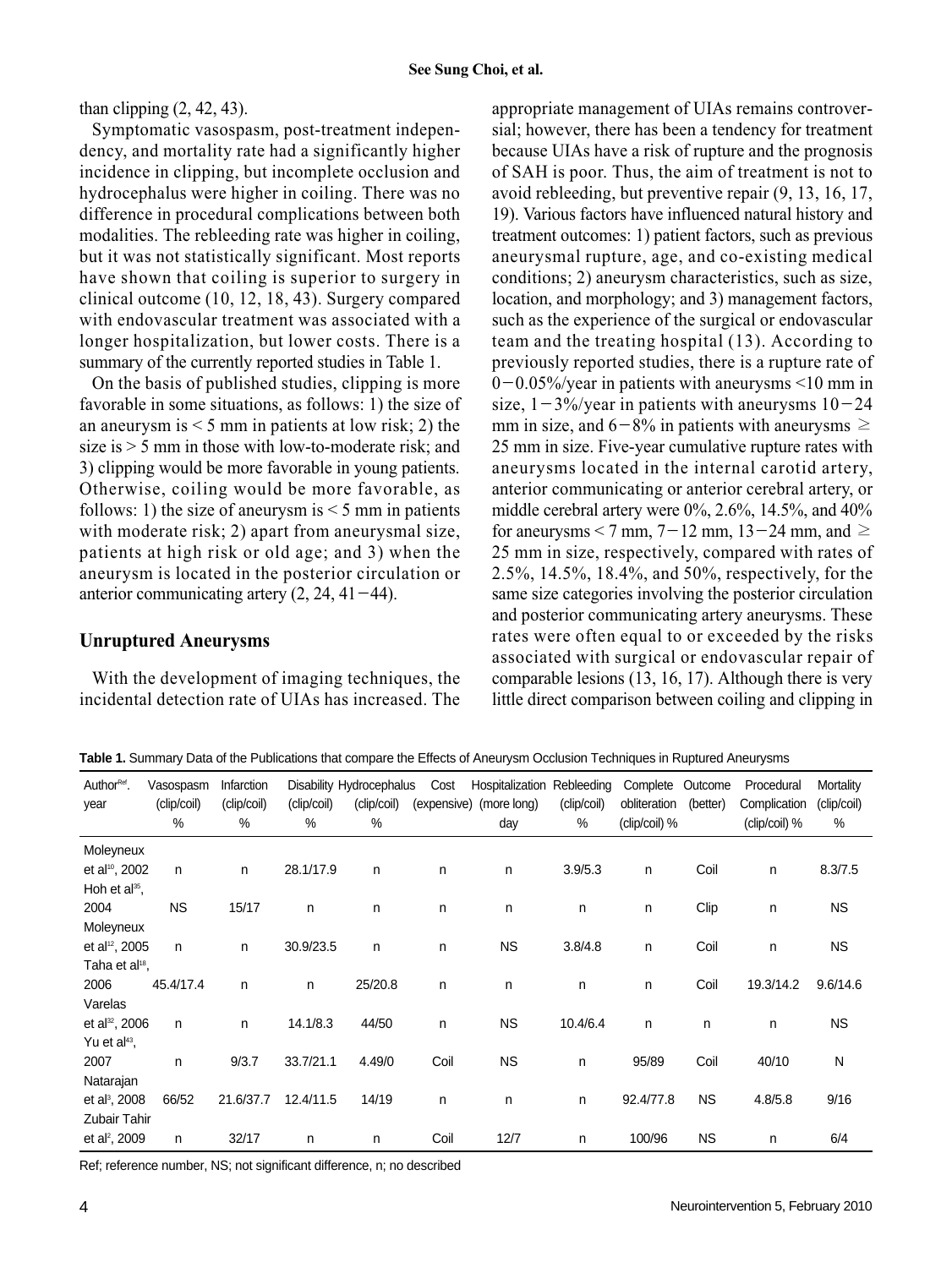patients with UIAs only, the mortality, morbidity, and peri-procedural complication rate was  $0-0.6\%$ ,  $0.27-$ 7%, and 10.1% in patients with coiling, respectively, and  $0-7\%$ ,  $0.9-10.9\%$ , and  $9.0-15.3\%$  in those with clipping, respectively  $(9, 13, 16, 19, 45-48)$ . Mortality and morbidity are higher in clipping, but the rate of peri-procedural complications is significantly different.

Some literature recommends when treating UIAs, coiling should be considered the first treatment option. When aneurysms are unsuitable for coiling, surgical treatment could be considered as an alternative. Also, conservative treatment should be considered in the following situations: older patient age, decreased life expectancy, co-morbid medical conditions, and asymptomatic, very small aneurysms ( $\leq 2$  mm; 13, 16). The final decision should be carefully considered about the risks and benefits of each treatment, including observation and patent preference.

#### **CONCLUSION**

The goal of this review was not to provide a discussion about which treatment modality is superior in patients with of ruptured aneurysms and UIA. Through a review of previously published results, we want to understand the two treatment modalities (coiling and clipping) properly and help determine which treatment modality will provide the best outcome with the lowest risk for each patient.

The trend and decision to treat with coiling or clipping is constantly changing due to advances in the techniques. Thus, a neurointerventional and neurosurgical team approach is important to the patient with intracranial aneurysms.

**Acknowledgment:** This paper was supported by Wonkwang Institute of Clinical Medicine in 2010.

#### **References**

- 1. Anne G. Osborn. Diagnostic neuroradiology: Intracranial aneurysms. *St Louis*, Mo: Mosby, 1994; 248-249
- 2. Zubair Tahir M, Enam SA, Pervez Ali R, Bhatti A, ul Haq T. Cost-effectiveness of clipping vs coiling of intracranial aneurysms after subarachnoid hemorrhage in a developing country—a prospective study. *Surg Neurol* 2009;72:355-360
- 3. Natarajan SK, Sekhar LN, Ghodke B, Britz GW, Bhagawati D, Temkin N. Outcomes of ruptured intracranial aneurysms treated by microsurgical clipping and endovascular coiling in a highvolume center. *AJNR Am J Neuroradiol* 2008;29:753-759
- 4. Hop JW, Rinkel GJ, Algra A, van Gijn J. Case-fatality rates and functional outcome after subarachnoid hemorrhage: a systematic review. *Stroke* 1997;28:660-664
- 5. Schievink WI, Wijdicks EF, Parisi JE, Piepgras DG, Whisnant JP.

Sudden death from aneurysmal subarachnoid hemorrhage. *Neurology* 1995;45:871-874

- 6. Longstreth WT Jr, Nelson LM, Koepsell TD, van Belle G. Clinical course of spontaneous subarachnoid hemorrhage: a population-based study in King County, Washington. *Neurology* 1993;43:712-718
- 7. Rinkel GJ, Djibuti M, Algra A, van Gijn J. Prevalence and risk of rupture of intracranial aneurysms: a systematic review. *Stroke* 1998;29:251-256
- 8. de Oliveira JG, Beck J, Ulrich C, Rathert J, Raabe A, Seifert V. Comparison between clipping and coiling on the incidence of cerebral vasospasm after aneurysmal subarachnoid hemorrhage: a systematic review and meta-analysis. *Neurosurg Rev* 2007;30:22- 30
- 9. Im SH, Han MH, Kwon OK, Kwon BJ, Kim SH, Kim JE, et al. Endovascular coil embolization of 435 small asymptomatic unruptured intracranial aneurysms: procedural morbidity and patient outcome. *AJNR Am J Neuroradiol* 2009;30:79-84
- 10. Molyneux A, Kerr R, Stratton I, Sandercock P, Clarke M, Shrimpton J, et al. International Subarachnoid Aneurysm Trial (ISAT) of neurosurgical clipping versus endovascular coiling in 2143 patients with ruptured intracranial aneurysms: a randomised trial. *Lancet* 2002;360:1267-1274
- 11. Lee HS, Kim YJ, You SH, Jang YG, Rhee WT, Lee SY. The incidence of aneurismal subarachnoid hemorrhage in Youngdong district, Korea. *J Korean Neurosurg Soc* 2007;42:258-264
- 12. Molyneux AJ, Kerr RS, Yu LM, Clarke M, Sneade M, Yarnold JA, et al. International subarachnoid aneurysm trial (ISAT) of neurosurgical clipping versus endovascular coiling in 2143 patients with ruptured intracranial aneurysms: a randomised comparison of effects on survival, dependency, seizures, rebleeding, subgroups, and aneurysm occlusion. *Lancet* 2005;366:809- 817
- 13. Bederson JB, Awad IA, Wiebers DO, Piepgras D, Haley EC Jr, Brott T, et al. Recommendations for the management of patients with unruptured intracranial aneurysms: a Statement for healthcare professionals from the Stroke Council of the American Heart Association. *Stroke* 2000;31:2742-2750
- 14. Hoh BL, Carter BS, Budzik RF, Putman CM, Ogilvy CS. Results after surgical and endovascular treatment of paraclinoid aneurysms by a combined neurovascular team. *Neurosurgery* 2001;48:78-89
- 15. Lawton MT, Quinones-Hinojosa A, Sanai N, Malek JY, Dowd CF. Combined microsurgical and endovascular management of complex intracranial aneurysms. *Neurosurgery* 2003;52:263-274
- 16. van Rooij WJ, Sluzewski M. Procedural morbidity and mortality of elective coil treatment of unruptured intracranial aneurysms. *AJNR Am J Neuroradiol* 2006;27:1678-1680
- 17. Wiebers DO, Whisnant JP, Huston J 3rd, Meissner I, Brown RD Jr, Piepgras DG, et al. Unruptured intracranial aneurysms: natural history, clinical outcome, and risks of surgical and endovascular treatment. *Lancet* 2003;362:103-110
- 18. Taha MM, Nakahara I, Higashi T, Iwamuro Y, Iwaasa M, Watanabe Y, et al. Endovascular embolization vs surgical clipping in treatment of cerebral aneurysms: morbidity and mortality with short-term outcome. *Surg Neurol* 2006;66:277-284
- 19. Nussbaum ES, Madison MT, Myers ME, Goddard J. Microsurgical treatment of unruptured intracranial aneurysms. A consecutive surgical experience consisting of 450 aneurysms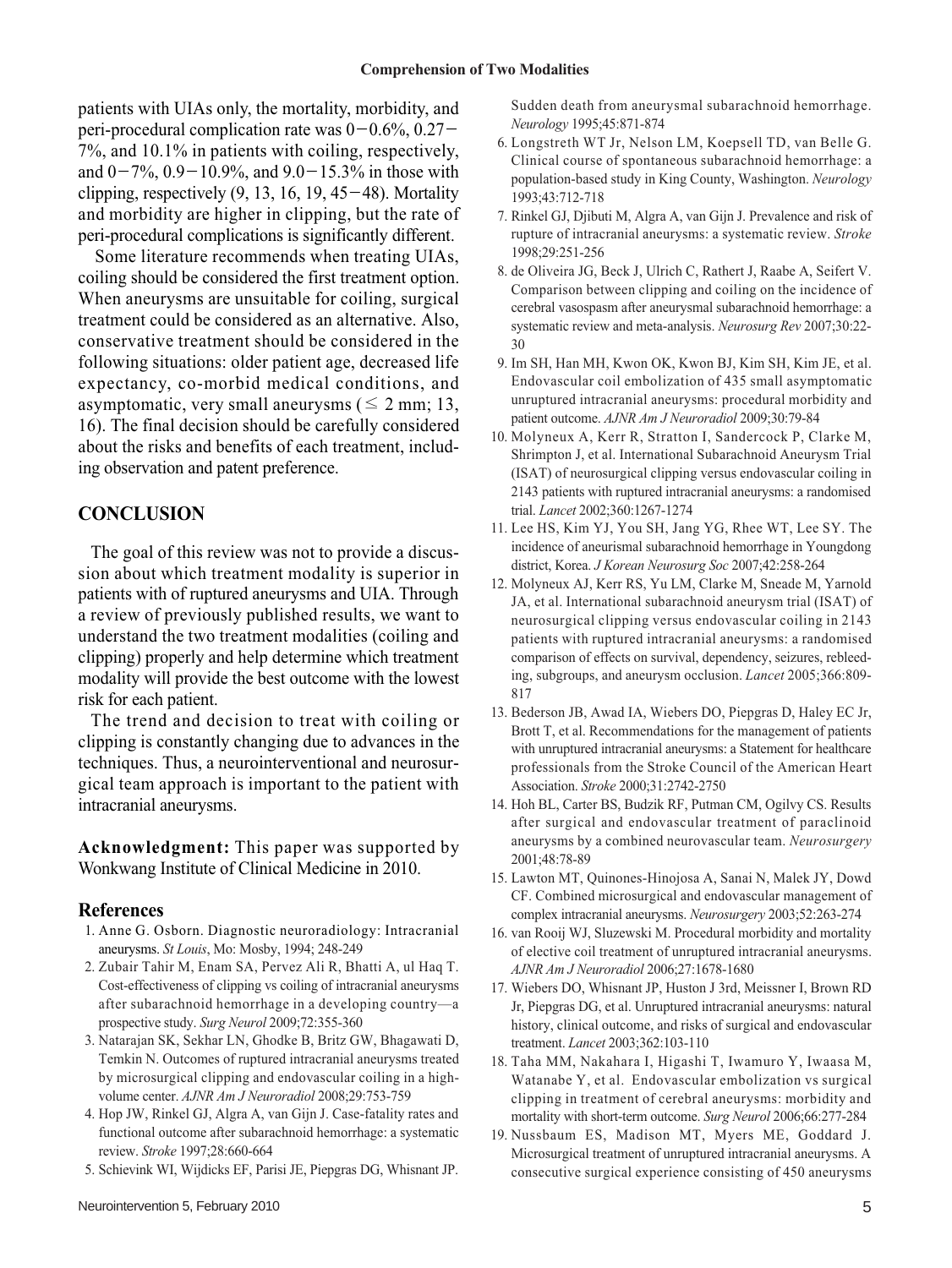treated in the endovascular era. *Surg Neurol* 2007;67:457-464

- 20. Doerfler A, Wanke I, Goericke SL, Wiedemayer H, Engelhorn T, Gizewski ER, et al. Endovascular treatment of middle cerebral artery aneurysms with electrolytically detachable coils. *AJNR Am J Neuroradiol* 2006;27:513-520
- 21. Stoodley MA, Macdonald RL, Weir BK. Surgical treatment of middle cerebral artery aneurysms. *Neurosurg Clin N Am* 1998;9: 823-834
- 22. Regli L, Dehdashti AR, Uske A, de Tribolet N. Endovascular coiling compared with surgical clipping for the treatment of unruptured middle cerebral artery aneurysms: an update. *Acta Neurochir Suppl* 2002;82:41-46
- 23. Regli L, Uske A, de Tribolet N. Endovascular coil placement compared with surgical clipping for the treatment of unruptured middle cerebral artery aneurysms: a consecutive series. *J Neurosurg* 1999;90:1025-1030
- 24. Cai Y, Spelle L, Wang H, Piotin M, Mounayer C, Vanzin JR, et al. Endovascular treatment of intracranial aneurysms in the elderly: single-center experience in 63 consecutive patients. *Neurosurgery* 2005;57:1096-1102
- 25. Mordasini P, Schroth G, Guzman R, Barth A, Seiler RW, Remonda L. Endovascular treatment of posterior circulation cerebral aneurysms by using Guglielmi detachable coils: a 10-year single-center experience with special regard to technical development. *AJNR Am J Neuroradiol* 2005;26:1732-1738
- 26. Peter DL, Winn HR. *Surgical options for cerebral aneurysms*. In: Winn HR eds. YOUMANS Neurological surgery: vascular and epilepsy, 5th ed. Pennsylvania, Philadelphia: Sounders, 2003;1799
- 27. Hohlrieder M, Spiegel M, Hinterhoelzl J, Engelhardt K, Pfausler B, Kampfl A, et al. Cerebral vasospasm and ischaemic infarction in clipped and coiled intracranial aneurysm patients. *Eur J Neurol* 2002;9:389-399
- 28. Koivisto T, Vanninen R, Hurskainen H, Saari T, Hernesniemi J, Vapalahti M. Outcomes of early endovascular versus surgical treatment of ruptured cerebral aneurysms. A prospective randomized study. *Stroke* 2000;31:2369-2377
- 29. Crocker M, Corns R, Hampton T, Deasy N, Tolias CM. Vascular neurosurgery following the International Subarachnoid Aneurysm Trial: modern practice reflected by subspecialization. *J Neurosurg* 2008;109:992-997
- 30. Brilstra EH, Rinkel GJ, van der Graaf Y, van Rooij WJ, Algra A. Treatment of intracranial aneurysms by embolization with coils: a systematic review. *Stroke* 1999;30:470-476
- 31. David CA, Vishteh AG, Spetzler RF, Lemole M, Lawton MT, Partovi S. Late angiographic follow-up review of surgically treated aneurysms. *J Neurosurg* 1999;91:396-401
- 32. Varelas P, Helms A, Sinson G, Spanaki M, Hacein-Bey L. Clipping or coiling of ruptured cerebral aneurysms and shuntdependent hydrocephalus. *Neurocrit Care* 2006;4:223-228
- 33. Dehdashti AR, Mermillod B, Rufenacht DA, Reverdin A, de Tribolet N. Does treatment modality of intracranial ruptured aneurysms influence the incidence of cerebral vasospasm and clinical outcome? *Cerebrovasc Dis* 2004;17:53-60
- 34. Gruber A, Ungersbock K, Reinprecht A, Czech T, Gross C, Bednar M, et al. Evaluation of cerebral vasospasm after early surgical and endovascular treatment of ruptured intracranial aneurysms. *Neurosurgery* 1998;42:258-267
- 35. Hoh BL, Topcuoglu MA, Singhal AB, Pryor JC, Rabinov JD,

Rordorf GA, et al. Effect of clipping, craniotomy, or intravascular coiling on cerebral vasospasm and patient outcome after aneurysmal subarachnoid hemorrhage. *Neurosurgery* 2004;55:779-786

- 36. Casasco AE, Aymard A, Gobin YP, Houdart E, Rogopoulos A, George B, et al. Selective endovascular treatment of 71 intracranial aneurysms with platinum coils. *J Neurosurg* 1993;79:3-10
- 37. Dehdashti AR, Rilliet B, Rufenacht DA, de Tribolet N. Shuntdependent hydrocephalus after rupture of intracranial aneurysms: a prospective study of the influence of treatment modality*. J Neurosurg* 2004;101:402-407
- 38. Henkes H, Fischer S, Weber W, Miloslavski E, Felber S, Brew S, et al. Endovascular coil occlusion of 1811 intracranial aneurysms: early angiographic and clinical results. *Neurosurgery* 2004;54: 268-280
- 39. Rabinstein AA, Pichelmann MA, Friedman JA, Piepgras DG, Nichols DA, McIver JI, et al. Symptomatic vasospasm and outcomes following aneurysmal subarachnoid hemorrhage: a comparison between surgical repair and endovascular coil occlusion. *J Neurosurg* 2003;98:319-325
- 40. Frazer D, Ahuja A, Watkins L, Cipolotti L. Coiling versus clipping for the treatment of aneurysmal subarachnoid hemorrhage: a longitudinal investigation into cognitive outcome. *Neurosurgery* 2007;60:434-441
- 41. Proust F, Martinaud O, Gérardin E, Derrey S, Levéque S, Bioux S, et al. Quality of life and brain damage after microsurgical clip occlusion or endovascular coil embolization for ruptured anterior communicating artery aneurysms: neuropsychological assessment. *J Neurosurg* 2009;110:19-29
- 42. Hoh BL, Chi YY, Dermott MA, Lipori PJ, Lewis SB. The effect of coiling versus clipping of ruptured and unruptured cerebral aneurysms on length of stay, hospital cost, hospital reimbursement, and surgeon reimbursement at the university of Florida. *Neurosurgery* 2009;64:614-619
- 43. Yu SC, Wong GK, Wong JK, Poon WS. Endovascular coiling versus neurosurgical clipping for ruptured intracranial aneurysms: significant benefits in clinical outcome and reduced consumption of hospital resources in Hong Kong Chinese patients. *Hong Kong Med J* 2007;13:271-278
- 44. Ausman JI. The International Subarachnoid Aneurysm Trial II: comparison of clipping vs coiling: key questions. Are the results of the study generalizable? Should clipping be done for patients less than 40 years of age? *Surg Neurol* 2008;70:104-107
- 45. Lanterna LA, Tredici G, Dimitrov BD, Biroli F. Treatment of unruptured cerebral aneurysms by embolization with Guglielmi detachable coils: case-fatality, morbidity, and effectiveness in preventing bleeding-a systematic review of the literature. *Neurosurgery* 2004;55:767-775
- 46. King JT, Berlin JA, Flamm ES. Morbidity and mortality from elective surgery for asymptomatic, unruptured, intracranial aneurysms: a meta-analysis. *J Neurosurg* 1994;81:837-842
- 47. Raaymakers TW, Rinkel GJ, Limburg M, Algra A. Mortality and morbidity of surgery for unruptured intracranial aneurysms: a meta-analysis. *Stroke* 1998;29:1531-1538
- 48. Pandey AS, Koebbe C, Rosenwasser RH, Veznedaroglu E. Endovascular coil embolization of ruptured and unruptured posterior circulation aneurysms: review of a 10-year experience. *Neurosurgery* 2007;60:626-636